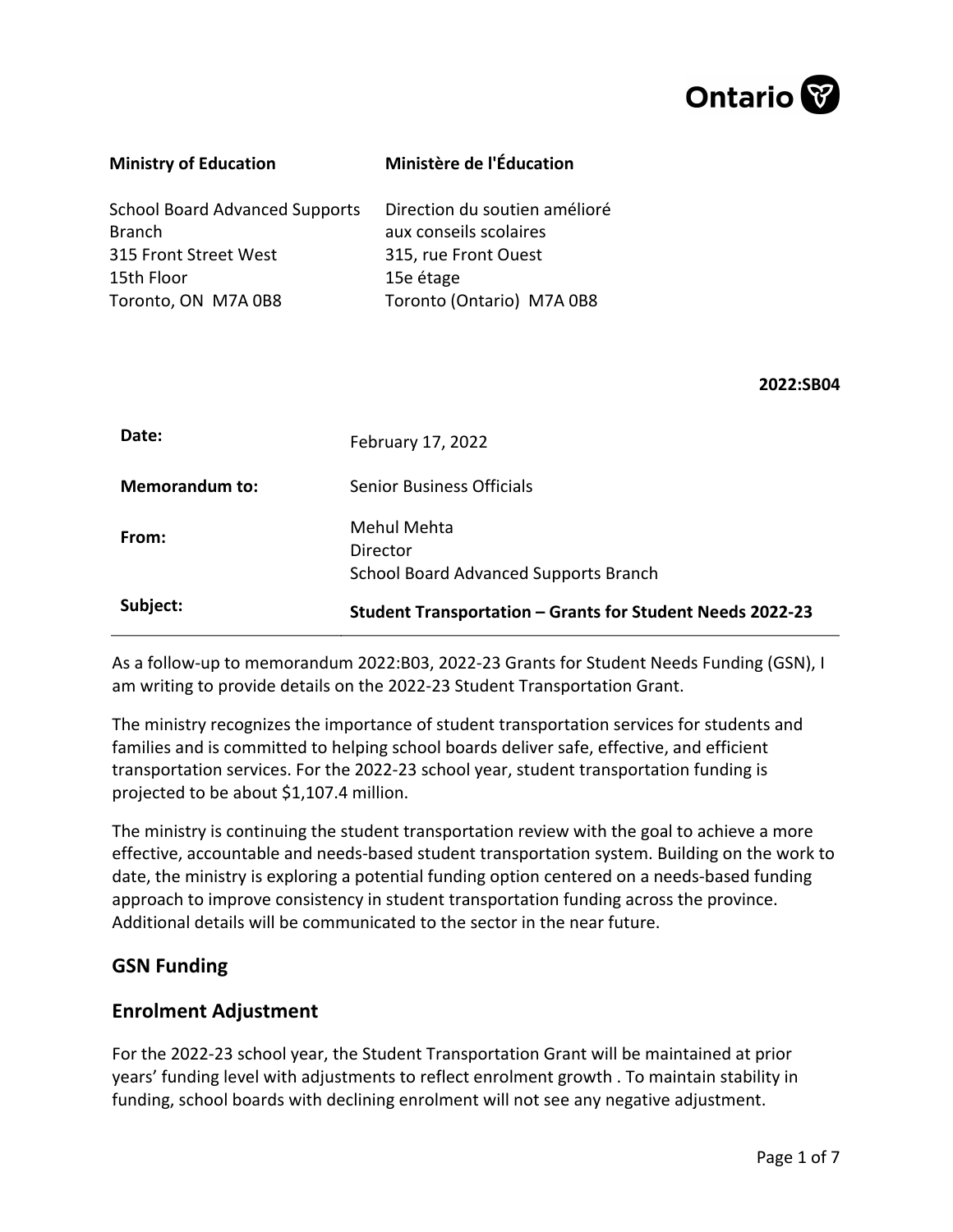# **Cost Update**

For 2022-23, Student Transportation Grant will provide for a cost update amount of 2.0%. This amount is currently not reflected in the board-by-board allocations and is included in the Student Transportation Grant line as committed but unallocated. An update on the distribution of funding will be provided at later time.

## **Fuel Escalator and De-escalator Component**

Similar to prior years, the fuel escalator and de-escalator component will provide stability in funding to school boards for actual fuel prices (posted on [Government of Ontario website,](https://www.ontario.ca/page/motor-fuel-prices) net of HST) that fall outside a corridor around pegged prices from September to June. This funding adjustment, which could result in an increase or decrease depending on the trends in fuel prices during the year, will be applied to a board's transportation allocation following the submission of 2022-23 financial statements. Additional details on this methodology can be found in the 2022-23 GSN Technical Paper.

## **School Bus Rider Safety Training Component**

The total Student Transportation Grant includes about \$1.7 million for School Bus Rider Safety Training. The standardized training for elementary students continues to be available in English and French through a contract established by the Ontario Education Collaborative Marketplace (OECM) with Intertrain. It is important to note that only training programs delivered by Intertrain through this OECM contract are eligible for this safety training funding support.

Funding allocation for this training component is based on the following:

- Projected number of funded in-person sessions, based on 250 students per session, to cover at least 50 per cent of each boards' elementary students in 2022-23.
- Reimbursement rate of \$370 and \$244 for each in-person and online training session respectively.
- Column F of Appendix A lists the number of projected in-person sessions for each board.
- Actual funding will be based on the number of on-site and/or online sessions delivered. Boards will be required to report the number of on-site and online training sessions conducted through 2022-23 financial statements.
- If rider safety training sessions are conducted virtually for 2022-23 as has been the case in the recent years, boards will be able to train more than 50 per cent of their elementary students.

For more information on the standardized school bus rider safety training, please visit the [OECM website.](https://oecm.ca/school-bus-rider-on-site-safety-training-program) Questions about accessing this program and establishing an agreement should be directed to OECM through Mie Okawa at [mie.okawa@oecm.ca](mailto:mie.okawa@oecm.ca) or 647-289-3717.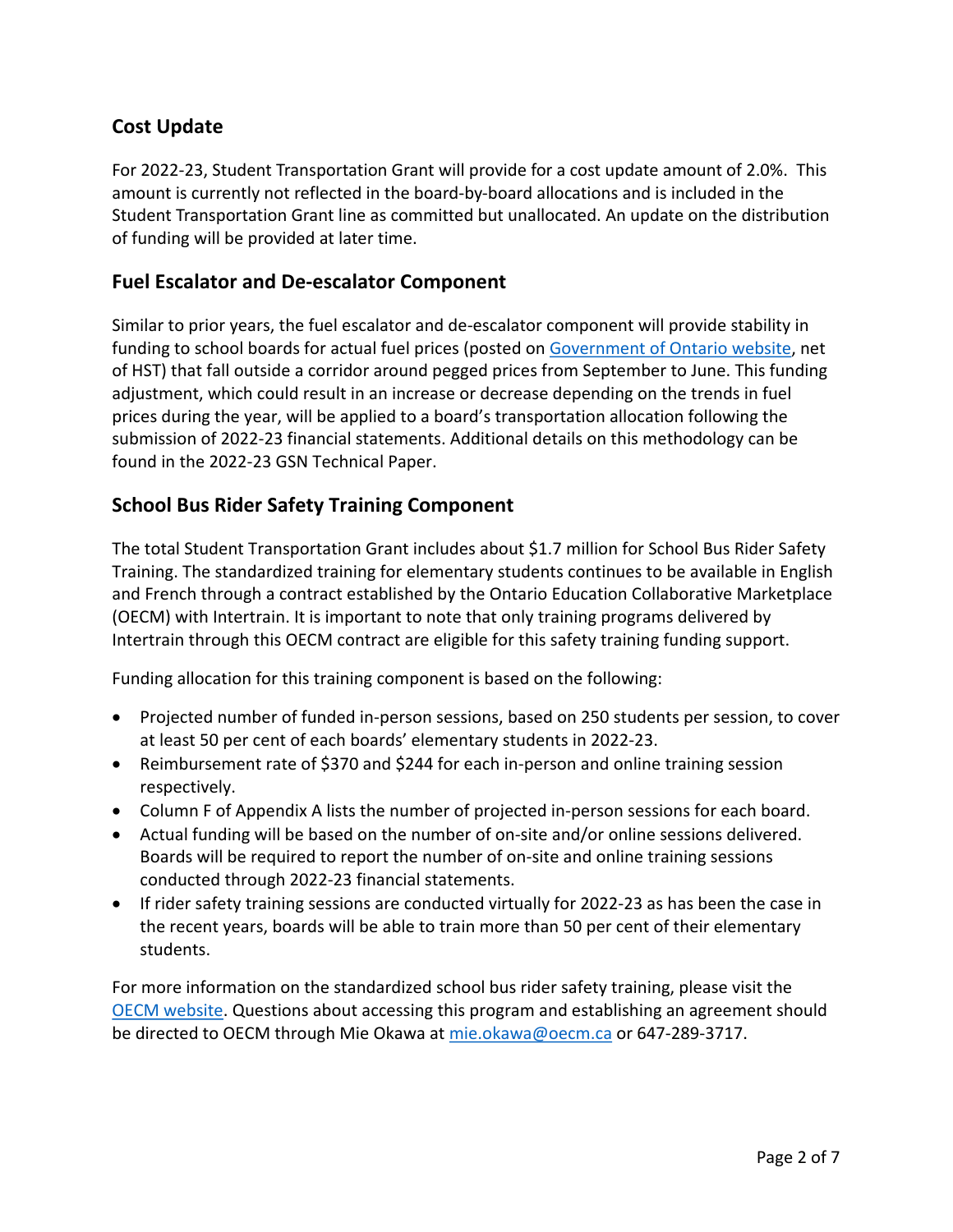## **Transportation to Provincial and Demonstration Schools**

As in prior years, funding to cover expenditures for transportation to Provincial and Demonstration schools will be based on expenditures reported by school boards, as approved by the ministry. School boards may report these expenses through financial reports and receive direct reimbursement with expenditure approval.

If you have any questions or comments, please contact Nathania Ho, Manager, Transportation and Cooperative Services Unit, at (416) 995-2261 or [nathania.ho@ontario.ca.](mailto:nathania.ho@ontario.ca)

Sincerely,

*Original signed by*

Mehul Mehta Director School Board Advanced Supports Branch

c: Directors of Education Transportation Managers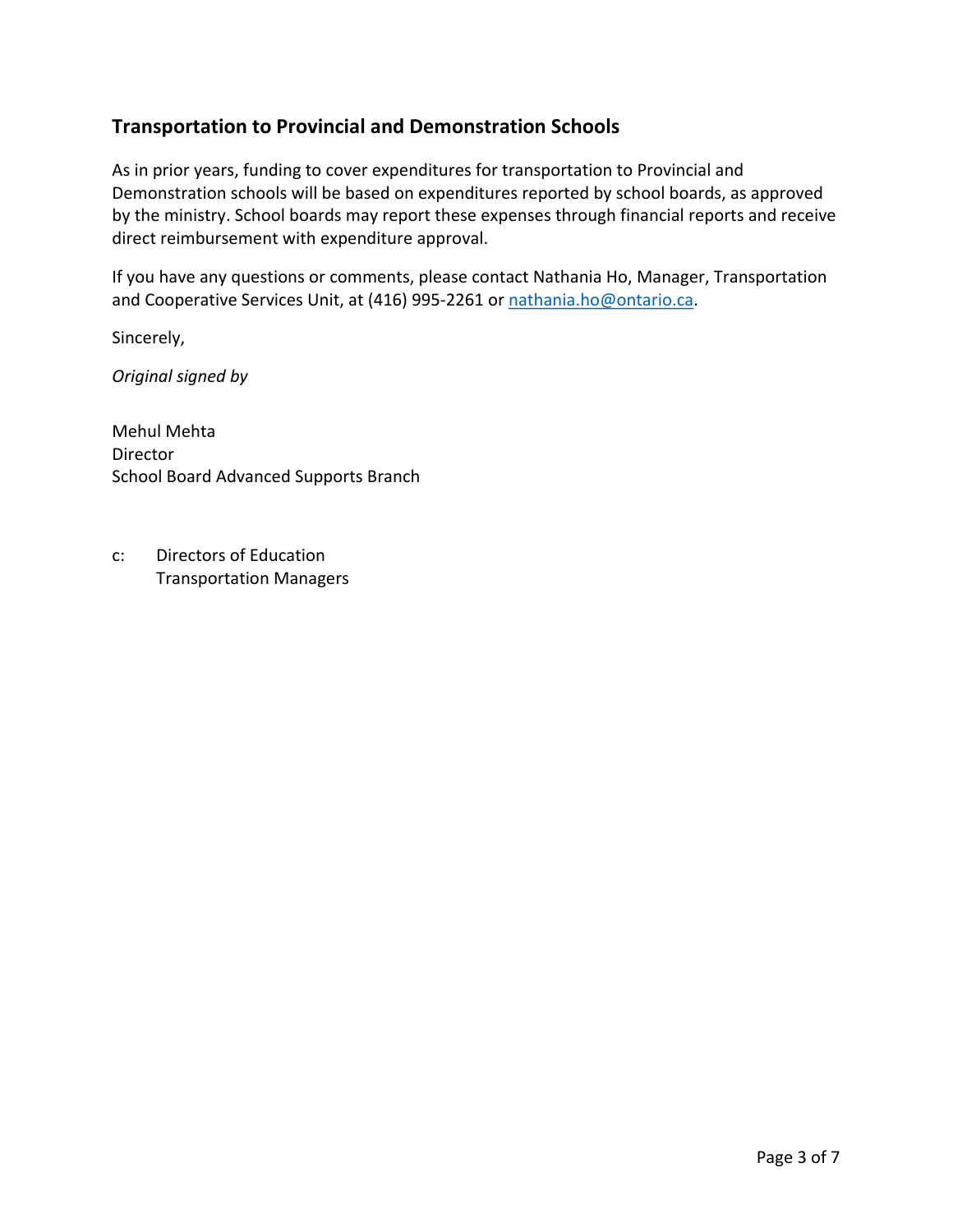# **Appendix A - Projected Student Transportation Grant In 2022-23 GSN**

|                |                                            | Α                        | B                                     | $\mathbf{C}$                                                                | D                                                           | $E = A + B + C + D$                                       | F.                                                                                                |
|----------------|--------------------------------------------|--------------------------|---------------------------------------|-----------------------------------------------------------------------------|-------------------------------------------------------------|-----------------------------------------------------------|---------------------------------------------------------------------------------------------------|
| DSB#           | <b>DSB Name</b>                            | 2021-22 Base<br>(NOTE 1) | <b>Enrolment</b><br><b>Adjustment</b> | <b>Provincial and</b><br><b>Demonstration</b><br><b>Schools</b><br>(NOTE 2) | <b>School Bus</b><br><b>Rider Safety</b><br><b>Training</b> | <b>PROJECTED 2022-23</b><br><b>ALLOCATION</b><br>(NOTE 3) | <b>Number of Projected</b><br><b>Sessions for Bus Rider</b><br><b>Safety Training</b><br>(NOTE 4) |
| $\mathbf{1}$   | District School Board Ontario North East   | \$8,845,697              | \$0                                   | \$0                                                                         | \$8,880                                                     | \$8,854,577                                               | 24                                                                                                |
| $\overline{2}$ | Algoma District School Board               | \$9,868,518              | \$0                                   | \$0                                                                         | \$11,470                                                    | \$9,879,988                                               | 31                                                                                                |
| 3              | Rainbow District School Board              | \$14,708,591             | \$0                                   | \$0                                                                         | \$12,950                                                    | \$14,721,541                                              | 35                                                                                                |
| 4              | Near North District School Board           | \$12,497,191             | \$12,497                              | \$0                                                                         | \$11,470                                                    | \$12,521,158                                              | 31                                                                                                |
| 5.1            | Keewatin-Patricia District School Board    | \$5,326,945              | \$229,059                             | \$0                                                                         | \$6,290                                                     | \$5,562,294                                               | $17\,$                                                                                            |
| 5.2            | Rainy River District School Board          | \$3,171,734              | \$0                                   | \$0                                                                         | \$4,070                                                     | \$3,175,804                                               | 11                                                                                                |
| 6.1            | Lakehead District School Board             | \$6,926,144              | \$0                                   | \$0                                                                         | \$9,250                                                     | \$7,015,394                                               | 25                                                                                                |
| 6.2            | Superior-Greenstone District School Board  | \$1,639,867              | \$0                                   | \$0                                                                         | \$3,700                                                     | \$1,643,567                                               | 10                                                                                                |
| 7              | <b>Bluewater District School Board</b>     | \$15,410,967             | \$323,630                             | \$0                                                                         | \$16,650                                                    | \$15,751,248                                              | 45                                                                                                |
| 8              | Avon Maitland District School Board        | \$12,638,103             | \$0                                   | \$287,404                                                                   | \$14,060                                                    | \$12,939,567                                              | 38                                                                                                |
| 9              | Greater Essex County District School Board | \$14,122,984             | \$0                                   | \$0                                                                         | \$27,750                                                    | \$14,150,734                                              | 75                                                                                                |
| 10             | Lambton Kent District School Board         | \$13,691,798             | \$219,069                             | \$134,046                                                                   | \$20,720                                                    | \$14,065,633                                              | 56                                                                                                |
| 11             | Thames Valley District School Board        | \$48,873,195             | \$830,844                             | \$559,454                                                                   | \$65,860                                                    | \$50,329,353                                              | 178                                                                                               |
| 12             | <b>Toronto District School Board</b>       | \$62,969,520             | \$0                                   | \$258,317                                                                   | \$194,990                                                   | \$63,422,827                                              | 527                                                                                               |
| 13             | Durham District School Board               | \$24,205,497             | \$0                                   | \$0                                                                         | \$58,460                                                    | \$24,263,957                                              | 158                                                                                               |
| 14             | Kawartha Pine Ridge District School Board  | \$23,159,346             | \$1,134,808                           | \$116,003                                                                   | \$32,930                                                    | \$24,443,087                                              | 89                                                                                                |
| 15             | Trillium Lakelands District School Board   | \$16,078,152             | \$0                                   | \$0                                                                         | \$15,540                                                    | \$16,093,692                                              | 42                                                                                                |
| 16             | York Region District School Board          | \$43,152,248             | \$0                                   | \$51,000                                                                    | \$93,610                                                    | \$43,296,858                                              | 253                                                                                               |
| 17             | Simcoe County District School Board        | \$21,298,451             | \$532,461                             | \$0                                                                         | \$44,400                                                    | \$21,875,312                                              | 120                                                                                               |
| 18             | Upper Grand District School Board          | \$20,747,671             | \$165,981                             | \$220,000                                                                   | \$30,340                                                    | \$21,163,992                                              | 82                                                                                                |
| 19             | Peel District School Board                 | \$48,035,745             | \$0                                   | \$560,038                                                                   | \$115,070                                                   | \$48,710,853                                              | 311                                                                                               |
| 20             | <b>Halton District School Board</b>        | \$17,767,505             | \$0                                   | \$351,800                                                                   | \$49,210                                                    | \$18,168,515                                              | 133                                                                                               |
| 21             | Hamilton-Wentworth District School Board   | \$16,243,002             | \$178,673                             | \$343,000                                                                   | \$40,330                                                    | \$16,805,005                                              | 109                                                                                               |
|                |                                            |                          |                                       |                                                                             |                                                             |                                                           |                                                                                                   |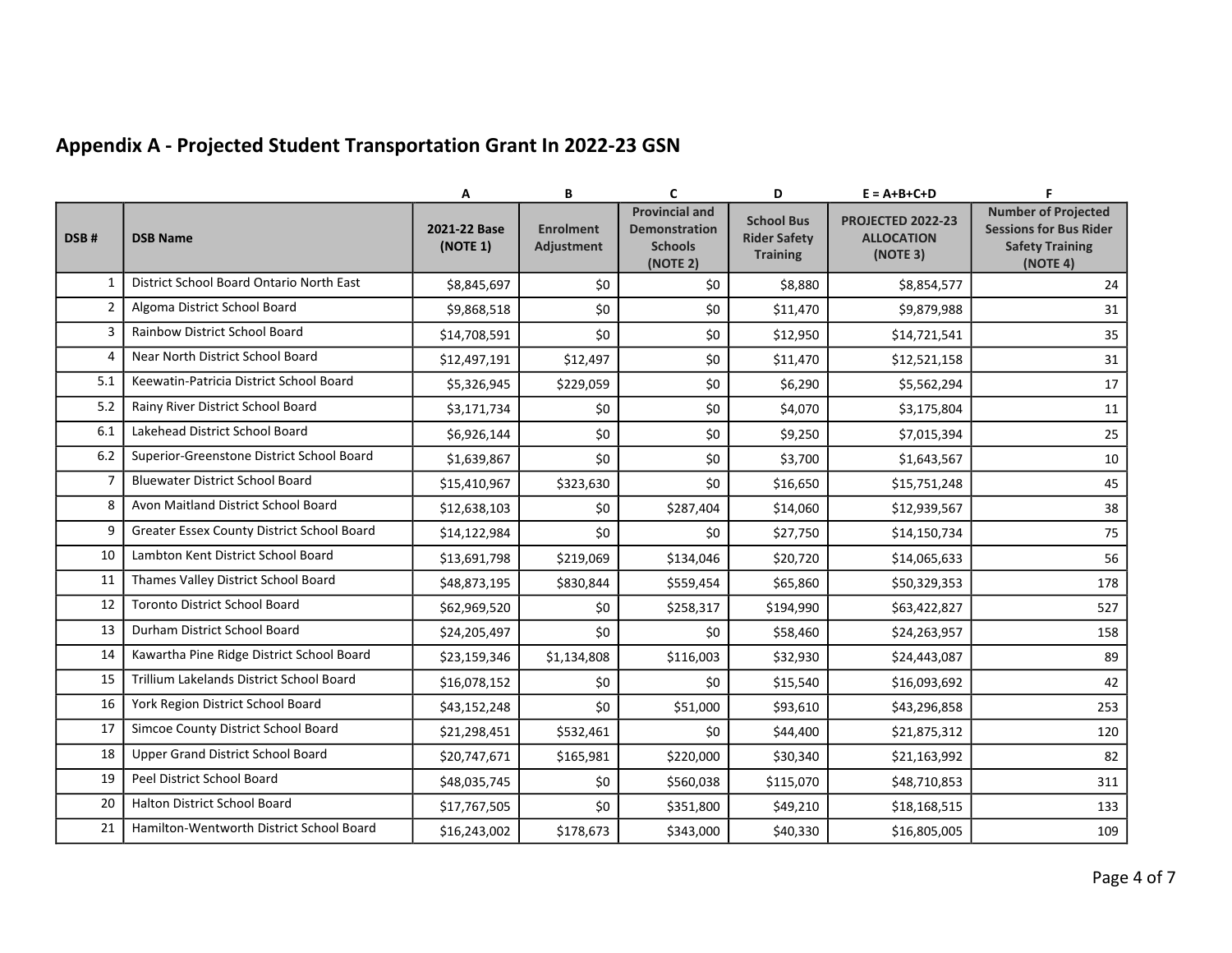|      |                                                                                       | Α                        | В                              | C                                                                           | D                                                           | $E = A + B + C + D$                                       | F                                                                                                 |
|------|---------------------------------------------------------------------------------------|--------------------------|--------------------------------|-----------------------------------------------------------------------------|-------------------------------------------------------------|-----------------------------------------------------------|---------------------------------------------------------------------------------------------------|
| DSB# | <b>DSB Name</b>                                                                       | 2021-22 Base<br>(NOTE 1) | <b>Enrolment</b><br>Adjustment | <b>Provincial and</b><br><b>Demonstration</b><br><b>Schools</b><br>(NOTE 2) | <b>School Bus</b><br><b>Rider Safety</b><br><b>Training</b> | <b>PROJECTED 2022-23</b><br><b>ALLOCATION</b><br>(NOTE 3) | <b>Number of Projected</b><br><b>Sessions for Bus Rider</b><br><b>Safety Training</b><br>(NOTE 4) |
| 22   | District School Board of Niagara                                                      | \$21,342,730             | \$490,883                      | \$46,800                                                                    | \$33,670                                                    | \$21,914,083                                              | 91                                                                                                |
| 23   | <b>Grand Erie District School Board</b>                                               | \$13,395,527             | \$254,515                      | \$433,226                                                                   | \$24,050                                                    | \$14,107,318                                              | 65                                                                                                |
| 24   | Waterloo Region District School Board                                                 | \$18,213,227             | \$109,279                      | \$381,200                                                                   | \$49,580                                                    | \$18,753,286                                              | 134                                                                                               |
| 25   | Ottawa-Carleton District School Board                                                 | \$43,602,228             | \$436,022                      | \$0                                                                         | \$59,570                                                    | \$44,097,820                                              | 161                                                                                               |
| 26   | Upper Canada District School Board                                                    | \$33,540,962             | \$536,655                      | \$0                                                                         | \$26,270                                                    | \$34,103,887                                              | 71                                                                                                |
| 27   | Limestone District School Board                                                       | \$16,523,328             | \$148,710                      | \$157,000                                                                   | \$19,610                                                    | \$16,848,647                                              | 53                                                                                                |
| 28   | Renfrew County District School Board                                                  | \$9,056,142              | \$54,337                       | \$0                                                                         | \$8,880                                                     | \$9,119,359                                               | 24                                                                                                |
| 29   | Hastings and Prince Edward District School<br>Board                                   | \$15,144,357             | \$181,732                      | \$275,000                                                                   | \$14,800                                                    | \$15,615,889                                              | 40                                                                                                |
| 30.1 | Northeastern Catholic District School Board                                           | \$3,529,606              | \$24,707                       | \$0                                                                         | \$4,070                                                     | \$3,558,384                                               | 11                                                                                                |
| 30.2 | Nipissing-Parry Sound Catholic District School<br>Board                               | \$3,751,212              | \$67,522                       | \$0                                                                         | \$4,070                                                     | \$3,822,804                                               | 11                                                                                                |
| 31   | Huron-Superior Catholic District School Board                                         | \$3,779,644              | \$0                            | \$0                                                                         | \$5,550                                                     | \$3,785,194                                               | 15                                                                                                |
| 32   | Sudbury Catholic District School Board                                                | \$6,596,897              | \$0                            | \$0                                                                         | \$5,550                                                     | \$6,602,447                                               | 15                                                                                                |
| 33.1 | Northwest Catholic District School Board                                              | \$1,382,087              | \$9,675                        | \$0                                                                         | \$1,850                                                     | \$1,393,612                                               | 5                                                                                                 |
| 33.2 | Kenora Catholic District School Board                                                 | \$1,211,184              | \$4,845                        | \$0                                                                         | \$1,480                                                     | \$1,217,509                                               | 4                                                                                                 |
| 34.1 | Thunder Bay Catholic District School Board                                            | \$5,676,210              | \$0                            | \$0                                                                         | \$7,400                                                     | \$5,683,610                                               | 20                                                                                                |
| 34.2 | Superior North Catholic District School Board                                         | \$561,964                | \$0                            | \$0                                                                         | \$2,590                                                     | \$564,554                                                 | $7^{\circ}$                                                                                       |
| 35   | Bruce-Grey Catholic District School Board                                             | \$4,943,121              | \$9,886                        | \$0                                                                         | \$4,440                                                     | \$4,957,447                                               | 12                                                                                                |
| 36   | Huron Perth Catholic District School Board                                            | \$5,706,574              | \$0                            | \$0                                                                         | \$5,920                                                     | \$5,712,494                                               | 16                                                                                                |
| 37   | Windsor-Essex Catholic District School Board                                          | \$9,447,778              | \$0                            | \$0                                                                         | \$15,540                                                    | \$9,463,318                                               | 42                                                                                                |
| 38   | London District Catholic School Board                                                 | \$17,866,528             | \$428,797                      | \$225,159                                                                   | \$18,500                                                    | \$18,538,984                                              | 50                                                                                                |
| 39   | St. Clair Catholic District School Board                                              | \$6,987,587              | \$153,727                      | \$144,249                                                                   | \$8,880                                                     | \$7,294,443                                               | 24                                                                                                |
| 40   | Toronto Catholic District School Board                                                | \$32,988,548             | \$0                            | \$184,846                                                                   | \$73,630                                                    | \$33,247,024                                              | 199                                                                                               |
| 41   | Peterborough Victoria Northumberland and<br>Clarington Catholic District School Board | \$12,117,939             | \$0                            | \$0                                                                         | \$13,320                                                    | \$12,131,259                                              | 36                                                                                                |
| 42   | York Catholic District School Board                                                   | \$19,421,015             | \$0                            | \$0                                                                         | \$37,370                                                    | \$19,458,385                                              | 101                                                                                               |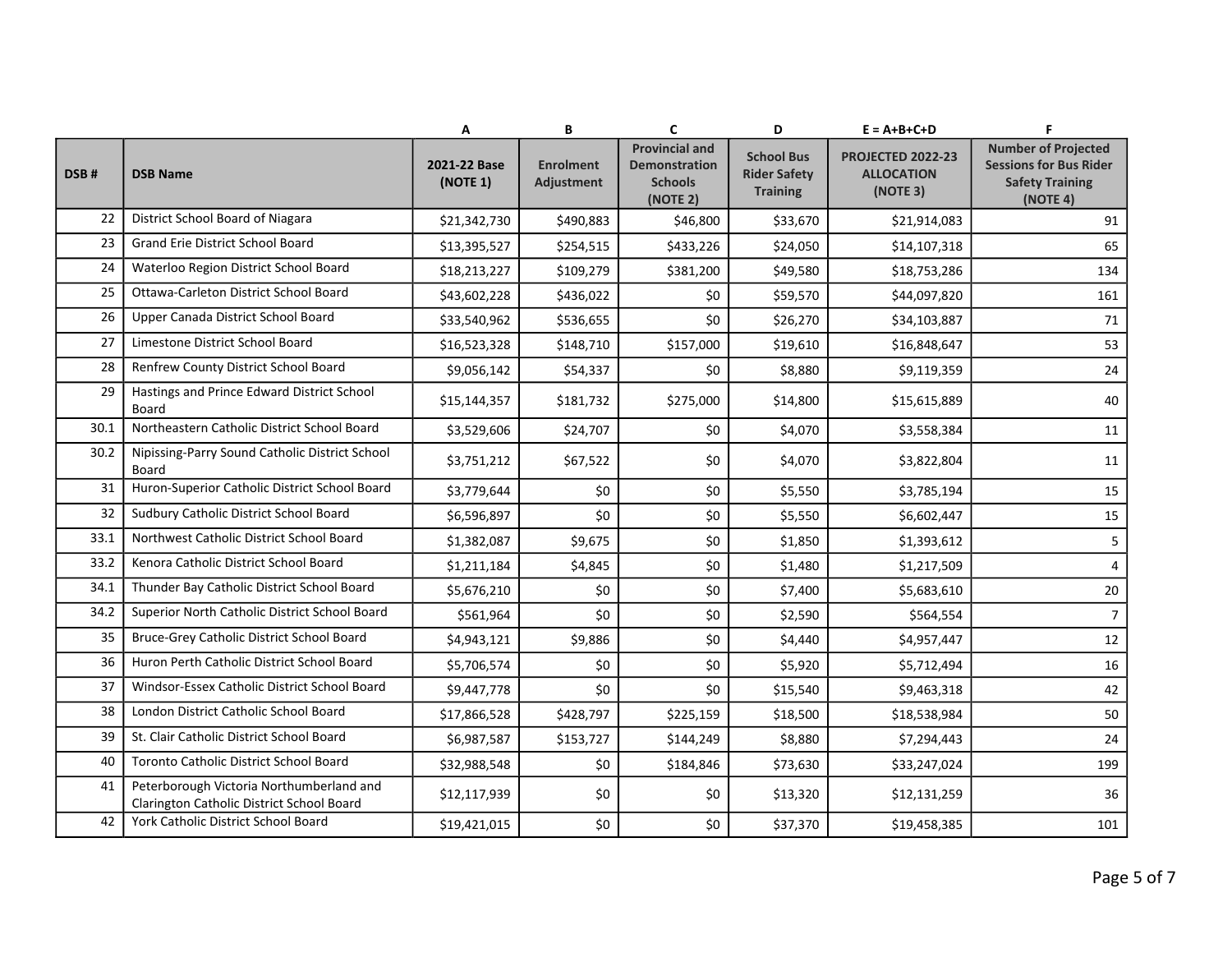|      |                                                                  | Α                        | В                              | C                                                                           | D                                                           | $E = A + B + C + D$                                | F                                                                                                 |
|------|------------------------------------------------------------------|--------------------------|--------------------------------|-----------------------------------------------------------------------------|-------------------------------------------------------------|----------------------------------------------------|---------------------------------------------------------------------------------------------------|
| DSB# | <b>DSB Name</b>                                                  | 2021-22 Base<br>(NOTE 1) | <b>Enrolment</b><br>Adjustment | <b>Provincial and</b><br><b>Demonstration</b><br><b>Schools</b><br>(NOTE 2) | <b>School Bus</b><br><b>Rider Safety</b><br><b>Training</b> | PROJECTED 2022-23<br><b>ALLOCATION</b><br>(NOTE 3) | <b>Number of Projected</b><br><b>Sessions for Bus Rider</b><br><b>Safety Training</b><br>(NOTE 4) |
| 43   | Dufferin-Peel Catholic District School Board                     | \$21,030,230             | \$0                            | \$234,426                                                                   | \$51,060                                                    | \$21,315,716                                       | 138                                                                                               |
| 44   | Simcoe Muskoka Catholic District School Board                    | \$13,283,571             | \$385,224                      | \$0                                                                         | \$19,980                                                    | \$13,688,774                                       | 54                                                                                                |
| 45   | Durham Catholic District School Board                            | \$8,913,255              | \$8,913                        | \$0                                                                         | \$18,130                                                    | \$8,940,298                                        | 49                                                                                                |
| 46   | Halton Catholic District School Board                            | \$8,975,760              | \$116,685                      | \$138,000                                                                   | \$24,420                                                    | \$9,254,865                                        | 66                                                                                                |
| 47   | Hamilton-Wentworth Catholic District School<br>Board             | \$7,826,881              | \$31,308                       | \$180,000                                                                   | \$21,830                                                    | \$8,060,019                                        | 59                                                                                                |
| 48   | Wellington Catholic District School Board                        | \$4,526,120              | \$140,310                      | \$0                                                                         | \$7,770                                                     | \$4,674,199                                        | 21                                                                                                |
| 49   | Waterloo Catholic District School Board                          | \$7,319,399              | \$307,415                      | \$114,524                                                                   | \$19,980                                                    | \$7,761,318                                        | 54                                                                                                |
| 50   | Niagara Catholic District School Board                           | \$10,945,093             | \$0                            | \$46,800                                                                    | \$19,980                                                    | \$11,011,873                                       | 54                                                                                                |
| 51   | Brant Haldimand Norfolk Catholic District<br><b>School Board</b> | \$5,879,561              | \$99,953                       | \$0                                                                         | \$11,100                                                    | \$5,990,613                                        | 30                                                                                                |
| 52   | Catholic District School Board of Eastern<br>Ontario             | \$19,147,672             | \$402,101                      | \$0                                                                         | \$13,690                                                    | \$19,563,463                                       | 37                                                                                                |
| 53   | Ottawa Catholic District School Board                            | \$26,217,317             | \$183,521                      | \$0                                                                         | \$35,890                                                    | \$26,436,728                                       | 97                                                                                                |
| 54   | Renfrew County Catholic District School Board                    | \$5,389,756              | \$70,067                       | \$0                                                                         | \$7,030                                                     | \$5,466,853                                        | 19                                                                                                |
| 55   | Algonquin and Lakeshore Catholic District<br><b>School Board</b> | \$11,595,625             | \$0                            | \$80,000                                                                    | \$12,580                                                    | \$11,688,205                                       | 34                                                                                                |
| 56   | Conseil scolaire public du Nord-Est de l'Ontario                 | \$2,175,835              | \$47,868                       | \$0                                                                         | \$3,330                                                     | \$2,227,033                                        | 9                                                                                                 |
| 57   | Conseil scolaire public du Grand Nord de<br>l'Ontario            | \$3,335,644              | \$6,671                        | \$0                                                                         | \$5,180                                                     | \$3,347,495                                        | 14                                                                                                |
| 58   | Conseil scolaire Viamonde                                        | \$20,609,021             | \$103,045                      | \$0                                                                         | \$18,130                                                    | \$20,730,196                                       | 49                                                                                                |
| 59   | Conseil des écoles publiques de l'Est de<br>l'Ontario            | \$16,190,073             | \$307,611                      | \$0                                                                         | \$15,170                                                    | \$16,512,855                                       | 41                                                                                                |
| 60.1 | Conseil scolaire de district catholique des<br>Grandes Rivières  | \$7,017,745              | \$0                            | \$0                                                                         | \$8,880                                                     | \$7,026,625                                        | 24                                                                                                |
| 60.2 | Conseil scolaire de district catholique Franco-<br>Nord          | \$3,793,648              | \$30,349                       | \$0                                                                         | \$4,440                                                     | \$3,828,437                                        | 12                                                                                                |
| 61   | Conseil scolaire de district catholique du<br>Nouvel-Ontario     | \$6,981,887              | \$0                            | \$0                                                                         | \$8,880                                                     | \$6,990,767                                        | 24                                                                                                |
| 62   | Conseil scolaire de district catholique des<br>Aurores boréales  | \$940,720                | \$95,013                       | \$0                                                                         | \$2,220                                                     | \$1,037,953                                        | 6                                                                                                 |